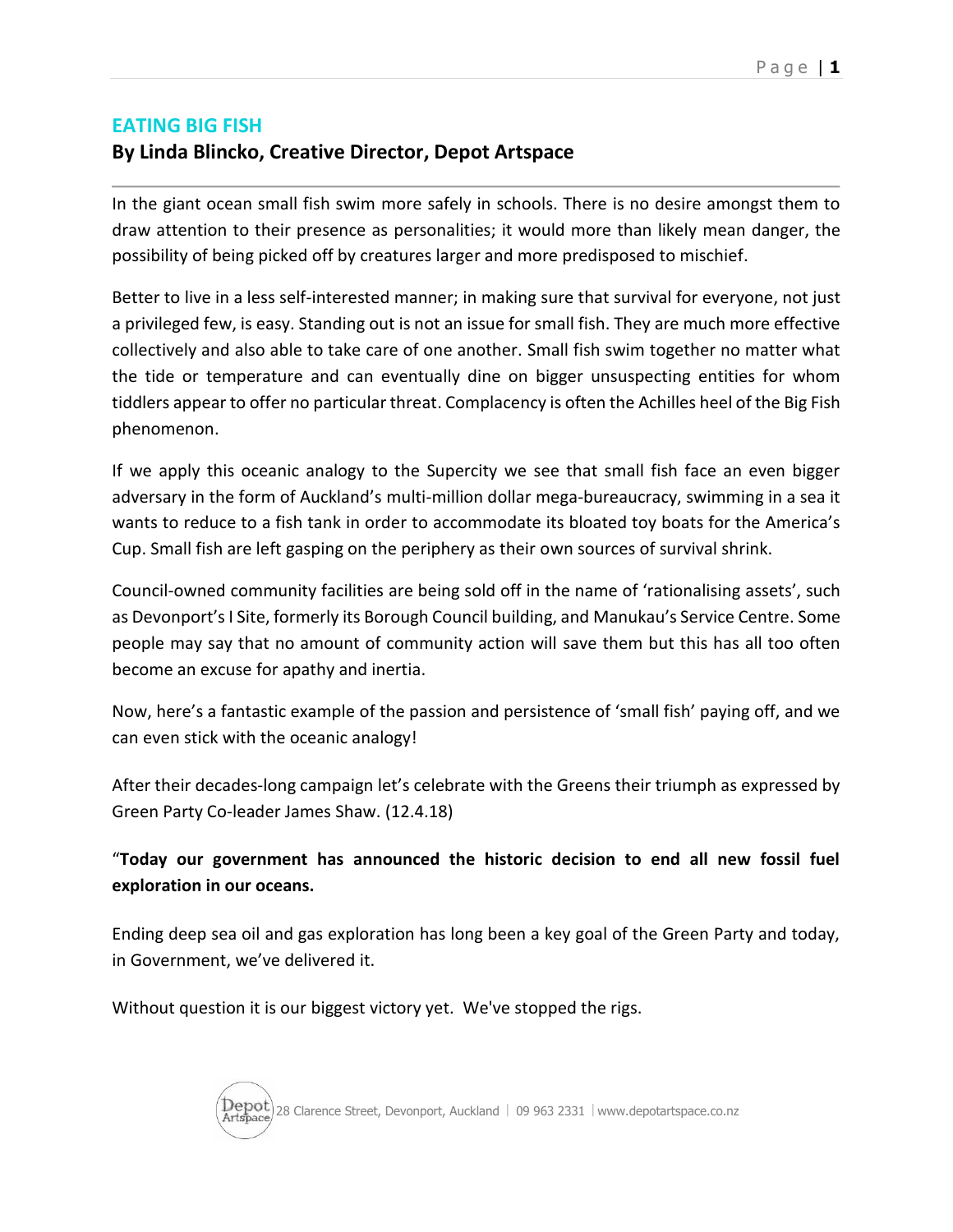This nuclear free moment of ending the environmentally dangerous and planet threatening search for new oil and gas in our pristine waters has come about because of you and generations of New Zealanders calling for a clean energy future.

This campaign started decades ago. As a teenager I took part in a blockade of Mobil Oil calling for the end to oil exploration. And in 2011 I joined thousands of others on the beach at Tauranga to help clean up in the wake of the Rena oil disaster. Like so many Green members and supporters the campaign to stop oil exploration has been core to why I'm involved in politics.



Painting by Karen Browne as part of 'No Drill, No Spill' exhibition at No.1 Gallery, Rawene

## **And we really should all take pride in today's historic win.**

The Green Party has thrown everything (bar the kitchen sink) at achieving this goal. We worked with artists and painted giant murals, marched in the streets, tendered for the oil blocks to protect our oceans from the oil companies and I even donned a wetsuit to launch a policy underwater following the Rena oil spill. We uncovered scandals in Taranaki like the spreading of fracking waste on farm land and the National Government's plans to drill for oil in the endangered Maui dolphin sanctuary.